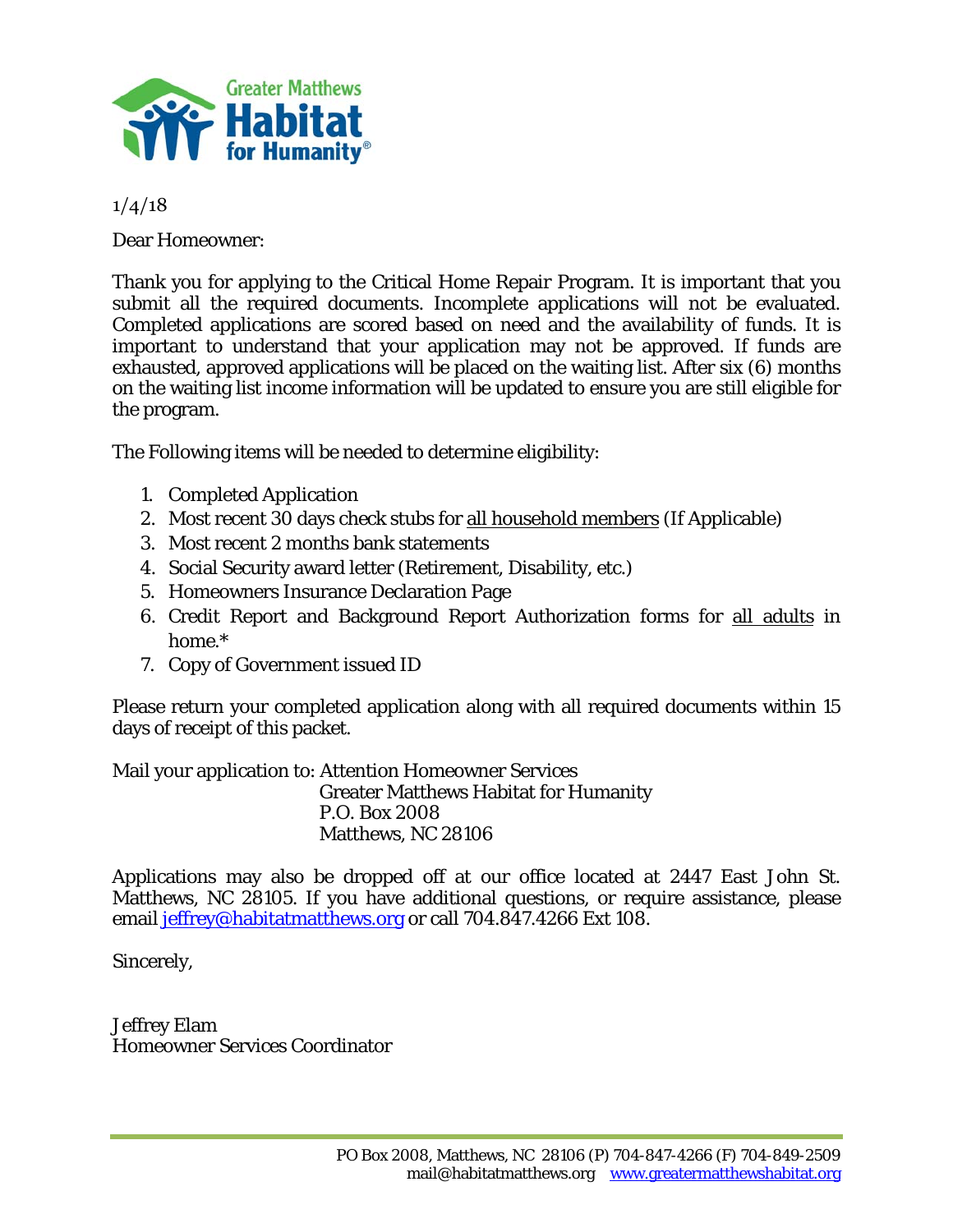

*\*Additional Background Check forms can be picked up at our office. We are happy to make copies of you documents in our office as needed.*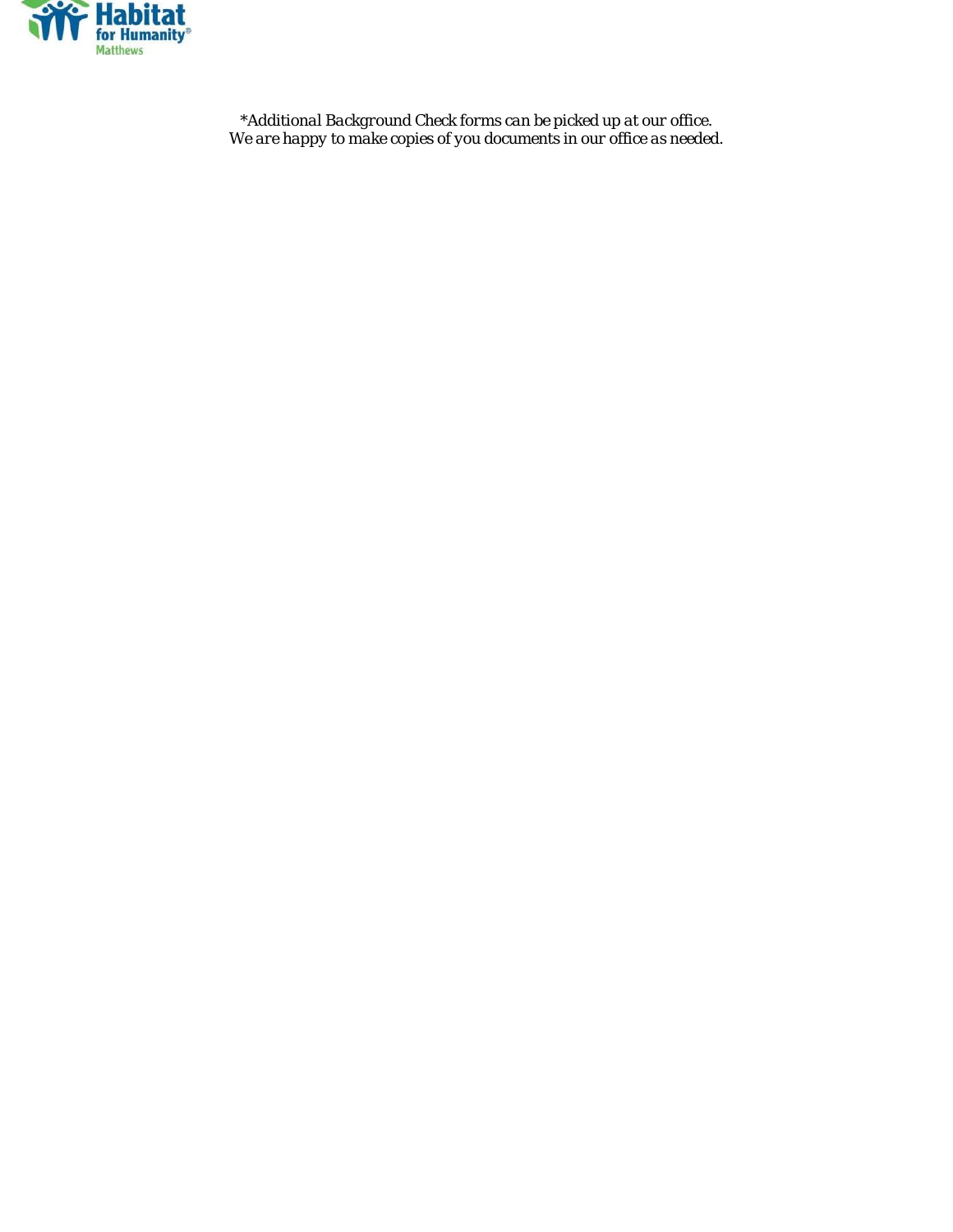

**Community Development Block Grant** 

Date Received: \_\_\_\_\_\_\_\_\_\_\_\_\_\_\_\_\_\_\_\_\_\_\_\_

Application/Case#

## **APPLICATION FOR CRITICAL HOME REPAIR ASSISTANCE – Please Print Clearly**

| Are you a Veteran - $Y/N$ ( ) Are you Disabled - $Y/N$ ( )                             |  |  |  |  |  |  |
|----------------------------------------------------------------------------------------|--|--|--|--|--|--|
| Co-Applicant First Name (If Applicable) Last Name: Last Name:                          |  |  |  |  |  |  |
| Are you a Veteran $Y/N$ ( ) Are you Disabled $Y/N$ ( )                                 |  |  |  |  |  |  |
|                                                                                        |  |  |  |  |  |  |
|                                                                                        |  |  |  |  |  |  |
|                                                                                        |  |  |  |  |  |  |
| I. Household Members                                                                   |  |  |  |  |  |  |
|                                                                                        |  |  |  |  |  |  |
|                                                                                        |  |  |  |  |  |  |
|                                                                                        |  |  |  |  |  |  |
|                                                                                        |  |  |  |  |  |  |
| Total Number in Household:<br><u> </u>                                                 |  |  |  |  |  |  |
| Are any non-applicants members of the household a veteran or disabled? $Y_N = N_{N-1}$ |  |  |  |  |  |  |

#### **II. Sources/Type of Income**

List all sources of current monthly income for ALL HOUSEHOLDS MEMBERS, such as job compensation, Social Security, SSI (disability), child support, kinship care benefits, unemployment compensation, KTAP, TANF, or income earned seasonal work.

| <b>Household Member</b>  | <b>Source of Income</b> | <b>Amount Per Month</b> |  |  |
|--------------------------|-------------------------|-------------------------|--|--|
|                          |                         |                         |  |  |
|                          |                         |                         |  |  |
|                          |                         |                         |  |  |
|                          |                         |                         |  |  |
|                          |                         |                         |  |  |
| .<br>___<br>- ---<br>$-$ | $-1$                    |                         |  |  |

**E.** Total Household Income: (a) Month (b) Year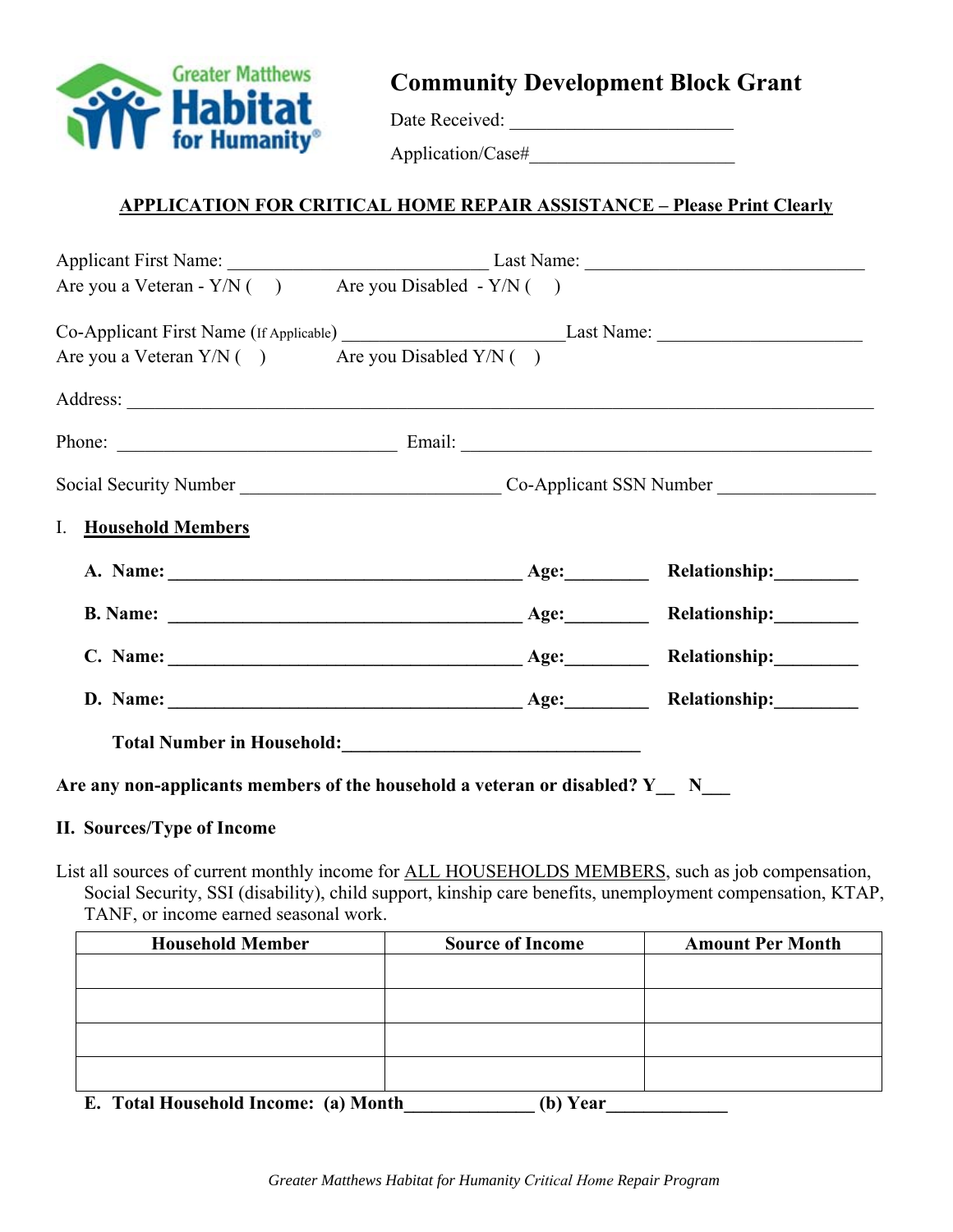#### **III. Monthly Housing Expenses**

| <b>Monthly Bill</b> | <b>Amount</b> | <b>Monthly Bill</b> | Amount |
|---------------------|---------------|---------------------|--------|
| Mortgage            | \$            | Cable               | \$     |
| Electricity         | \$            | Homeowner Insurance | \$     |
| Gas                 | \$            | Healthcare          | \$     |
| Water & Sewer       | \$            | Car Loan            | \$     |
| Transportation      | \$            | <b>Credit Cards</b> | \$     |
| Childcare           | \$            | Other               | \$     |
| Phone/Internet      | \$            | Other               | \$     |

#### **IV. Assets/Type: (Mark N/A if you do not own.)**

| <b>Asset Type</b>         | Value | <b>Notes</b> |
|---------------------------|-------|--------------|
| Checking Acct 1           | \$    |              |
| Certificates of Deposit   | \$    |              |
| Stocks/Bonds/Mutual Funds | \$    |              |
| Money Market              | \$    |              |
| Savings Account 1         | \$    |              |
| <b>Rental Property</b>    | \$    |              |
| <b>Other Assets</b>       | \$    |              |

#### **WARNING**

Any false statements made knowingly and willfully may subject the applicant to forfeiture of further consideration for financial assistance.

PENALTY FOR FALSE OR FRAUDULENT STATEMENT: U.S.C. Title 18, Section 1001 provides: "Whoever, in any matter within the jurisdiction of any department or agency of the United states knowingly or willfully falsifies … or makes any false, fictitious or fraudulent statements or representation, or makes or uses any false writing or document knowing the same to contain any false, fictitious or fraudulent statement entry, shall be fined not more than \$10,000 or imprisoned not more than five years or both".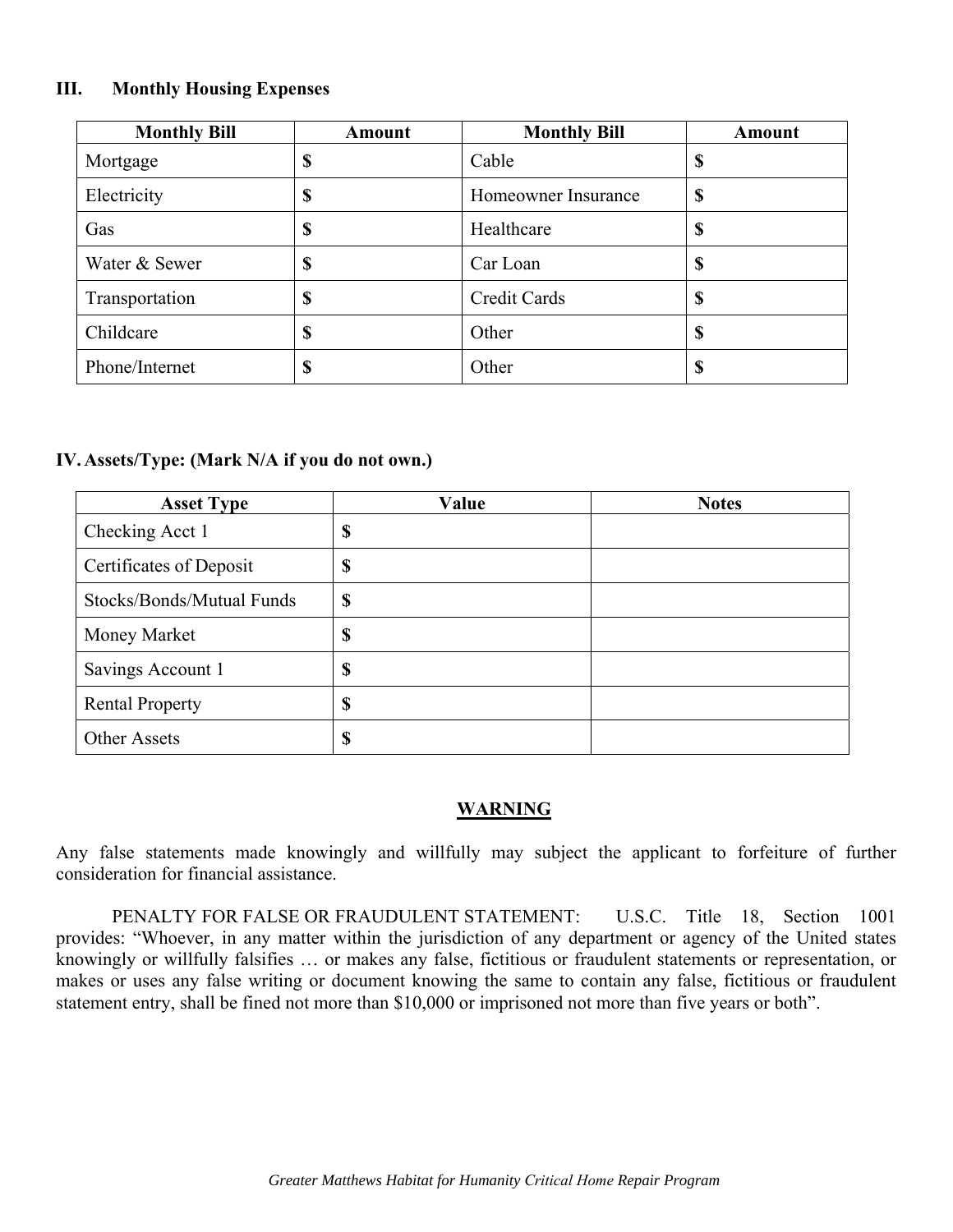### **Certification:**

**I (we) certify that the information contained herein is complete, accurate, and true to the best of my (our) knowledge and belief. I (we) also hereby authorize contact with whomever necessary in verifying this information and for those individuals to release said information.** 

| (Signature) | (Date) |
|-------------|--------|
| (Signature) | (Date) |

**Please list all the items you would like to be repaired or replaced. Construction Manager will make determination on which items will be addressed and assigning priority. Health & Safety items will take priority.** 

| Item<br><b>Number</b> | <b>Description</b> | <b>Health and</b><br><b>Safety Issue?</b><br>$\mathbf{Y}/\mathbf{N}$ | <b>Additional Notes</b> |
|-----------------------|--------------------|----------------------------------------------------------------------|-------------------------|
| 1.                    |                    |                                                                      |                         |
| 2.                    |                    |                                                                      |                         |
| 3.                    |                    |                                                                      |                         |
| $\boldsymbol{4}$ .    |                    |                                                                      |                         |
| $\overline{5}$ .      |                    |                                                                      |                         |
| 6.                    |                    |                                                                      |                         |
| 7.                    |                    |                                                                      |                         |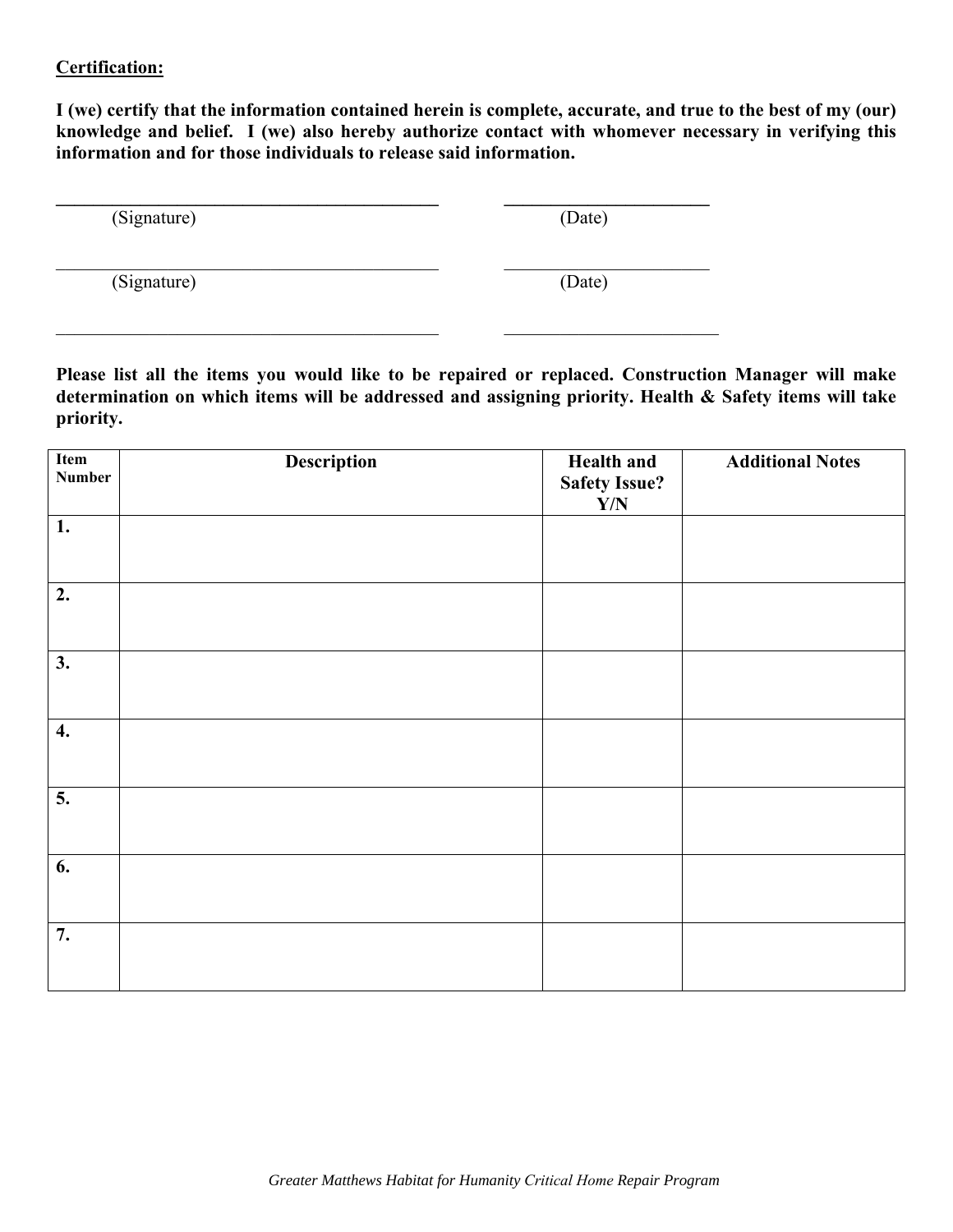# **PROGRAM ELIGIBILITY REQUIREMENTS**

## **I. INCOME ELIGIBILITY**

- $\triangleright$  Applicants must have incomes at or below 80% of the area Median Income Level
- Matthews is in the Charlotte-Gastonia-Rock Hill MSA

## **To qualify, applicant incomes must not exceed the following: \*(Update for 2018)**

|    | Household Size | Maximum Income (80% MFI) |
|----|----------------|--------------------------|
|    | 1 Person       | \$41,550                 |
| 2. | 2 Person       | \$47,450                 |
| 3. | 3 Person       | \$53,400                 |
| 4. | 4 Person       | \$59,300                 |
| 5. | 5 Person       | \$64,050                 |
| 6. | 6 Person       | \$68,800                 |
| 7. | 7 Person       | \$73,550                 |
| 8. | 8 Person       | \$78,300                 |

## **II. PROPERTY OWNERSHIP**

Program Participants Must:

- $\triangleright$  Own their property and live in the home that will receive repair renovation assistance.
- $\triangleright$  Have clear title to the property
- $\triangleright$  Or have a legal "Life Estate"
- $\triangleright$  Property must be located in the Town of Matthews, NC.

## III. **PROPERTY TAXES –** Must be paid and current!

## **IV. HOUSING CONDITIONS**

The proposed repair(s) must meet eligibility requirements as outline in the Greater Matthews Habitat for Humanity Home Repair Program guidelines.

## **V. Residency – Must be a resident of the Town of Matthews, NC.**

Applications do not guarantee acceptance into the Critical Home Repair Program. If you have additional questions, please contact Jeffrey Elam by phone at (704) 847-4266 Ext. 108 or by email at jeffrey@habitatmatthews.org.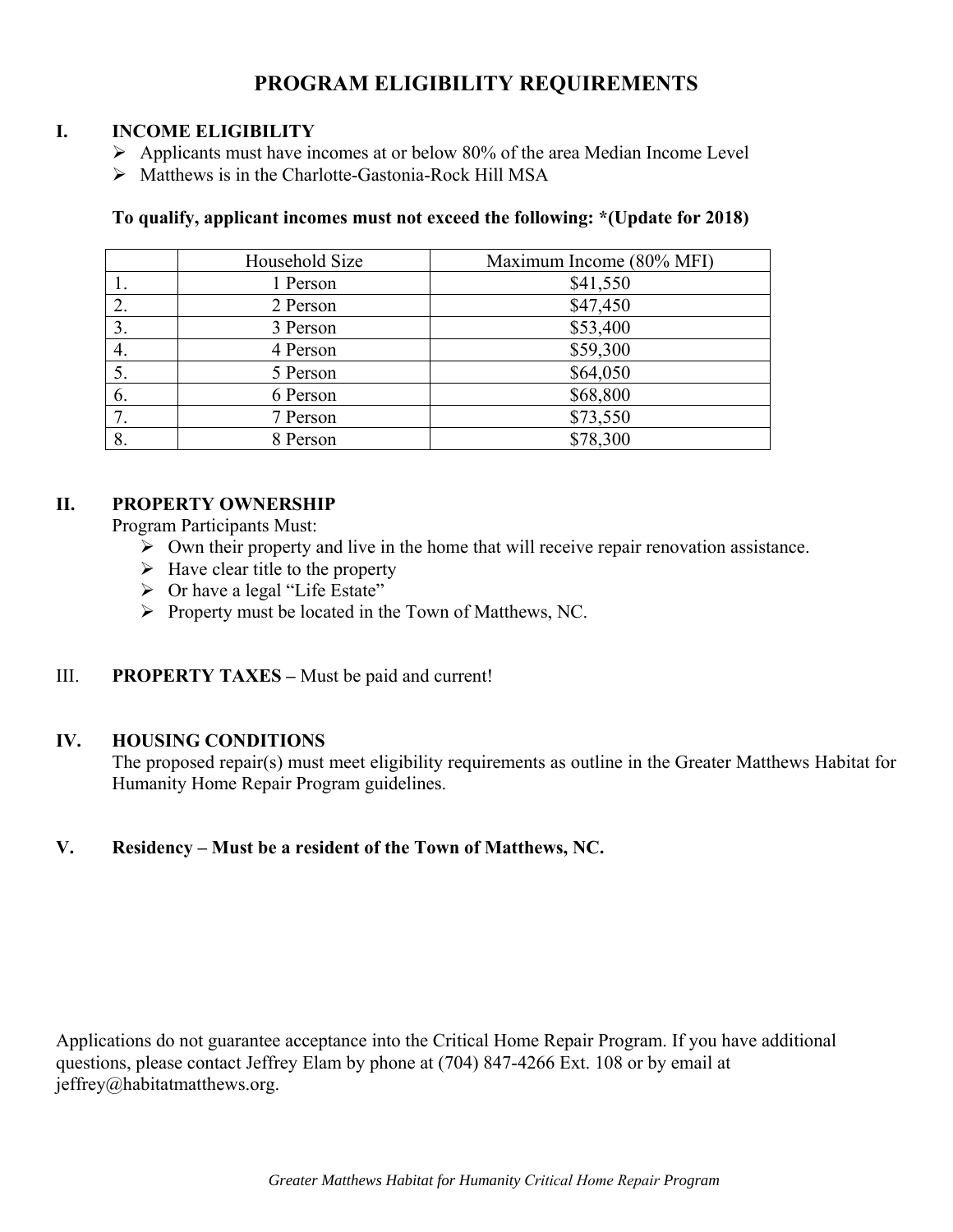# Greater Matthews Habitat for Humanity

Authorization to Release Information

CREDIT AUTHORIZATION

| Applicant Name:                                                                                                                                                                                                                                                                                                                                                                                                                                                                                                                                                                                                                                                                                                                                                                                                                                                                                                                                                                                                                                                            |  |               |                                 |                                                                                                                |  |  |  |
|----------------------------------------------------------------------------------------------------------------------------------------------------------------------------------------------------------------------------------------------------------------------------------------------------------------------------------------------------------------------------------------------------------------------------------------------------------------------------------------------------------------------------------------------------------------------------------------------------------------------------------------------------------------------------------------------------------------------------------------------------------------------------------------------------------------------------------------------------------------------------------------------------------------------------------------------------------------------------------------------------------------------------------------------------------------------------|--|---------------|---------------------------------|----------------------------------------------------------------------------------------------------------------|--|--|--|
| Last                                                                                                                                                                                                                                                                                                                                                                                                                                                                                                                                                                                                                                                                                                                                                                                                                                                                                                                                                                                                                                                                       |  |               | First                           | Middle Initial                                                                                                 |  |  |  |
| Co-Applicant Name:                                                                                                                                                                                                                                                                                                                                                                                                                                                                                                                                                                                                                                                                                                                                                                                                                                                                                                                                                                                                                                                         |  |               |                                 |                                                                                                                |  |  |  |
| Last                                                                                                                                                                                                                                                                                                                                                                                                                                                                                                                                                                                                                                                                                                                                                                                                                                                                                                                                                                                                                                                                       |  | First         |                                 | Middle Initial                                                                                                 |  |  |  |
| Address:                                                                                                                                                                                                                                                                                                                                                                                                                                                                                                                                                                                                                                                                                                                                                                                                                                                                                                                                                                                                                                                                   |  |               |                                 |                                                                                                                |  |  |  |
| Street                                                                                                                                                                                                                                                                                                                                                                                                                                                                                                                                                                                                                                                                                                                                                                                                                                                                                                                                                                                                                                                                     |  | City<br>State |                                 | Zip Code                                                                                                       |  |  |  |
| APPLICANT - Contact Numbers:                                                                                                                                                                                                                                                                                                                                                                                                                                                                                                                                                                                                                                                                                                                                                                                                                                                                                                                                                                                                                                               |  |               | CO-APPLICANT - Contact Numbers: |                                                                                                                |  |  |  |
| Home:                                                                                                                                                                                                                                                                                                                                                                                                                                                                                                                                                                                                                                                                                                                                                                                                                                                                                                                                                                                                                                                                      |  |               | Home:                           |                                                                                                                |  |  |  |
| Work:                                                                                                                                                                                                                                                                                                                                                                                                                                                                                                                                                                                                                                                                                                                                                                                                                                                                                                                                                                                                                                                                      |  |               |                                 |                                                                                                                |  |  |  |
| Cell Phone:                                                                                                                                                                                                                                                                                                                                                                                                                                                                                                                                                                                                                                                                                                                                                                                                                                                                                                                                                                                                                                                                |  |               |                                 | Cell Phone:                                                                                                    |  |  |  |
|                                                                                                                                                                                                                                                                                                                                                                                                                                                                                                                                                                                                                                                                                                                                                                                                                                                                                                                                                                                                                                                                            |  |               |                                 |                                                                                                                |  |  |  |
| The undersigned ("Buyer") desires to purchase a home from Greater Matthews Habitat for Humanity ("Habitat"),<br>which involves the loaning to Buyer a sum equal to the entire purchase price of the house. Buyer understands that<br>Habitat will need to obtain various firms or agencies information about Buyer's credit history, financial situation,<br>employment and other matters affecting Buyer's ability to repay the loan from Habitat. Buyer understands that<br>these are necessary procedures for Habitat to evaluate Buyer's ability to maintain the home in proper condition and<br>repay the Habitat loan. Buyer understands that information about Buyer's personal circumstances will be treated<br>confidential and that no information about Buyer will be accessible to any party who is not directly involved in<br>Buyer's purchase of home. Buyer therefore authorizes Habitat to obtain from any third parties information related<br>to Buyer's personal or financial circumstances as may be necessary to determine Buyer's creditworthiness. |  |               |                                 |                                                                                                                |  |  |  |
|                                                                                                                                                                                                                                                                                                                                                                                                                                                                                                                                                                                                                                                                                                                                                                                                                                                                                                                                                                                                                                                                            |  |               |                                 |                                                                                                                |  |  |  |
|                                                                                                                                                                                                                                                                                                                                                                                                                                                                                                                                                                                                                                                                                                                                                                                                                                                                                                                                                                                                                                                                            |  |               |                                 | Date: National Contract of the Contract of the Contract of the Contract of the Contract of the Contract of the |  |  |  |
| Date:_______________                                                                                                                                                                                                                                                                                                                                                                                                                                                                                                                                                                                                                                                                                                                                                                                                                                                                                                                                                                                                                                                       |  |               |                                 |                                                                                                                |  |  |  |
|                                                                                                                                                                                                                                                                                                                                                                                                                                                                                                                                                                                                                                                                                                                                                                                                                                                                                                                                                                                                                                                                            |  |               |                                 |                                                                                                                |  |  |  |

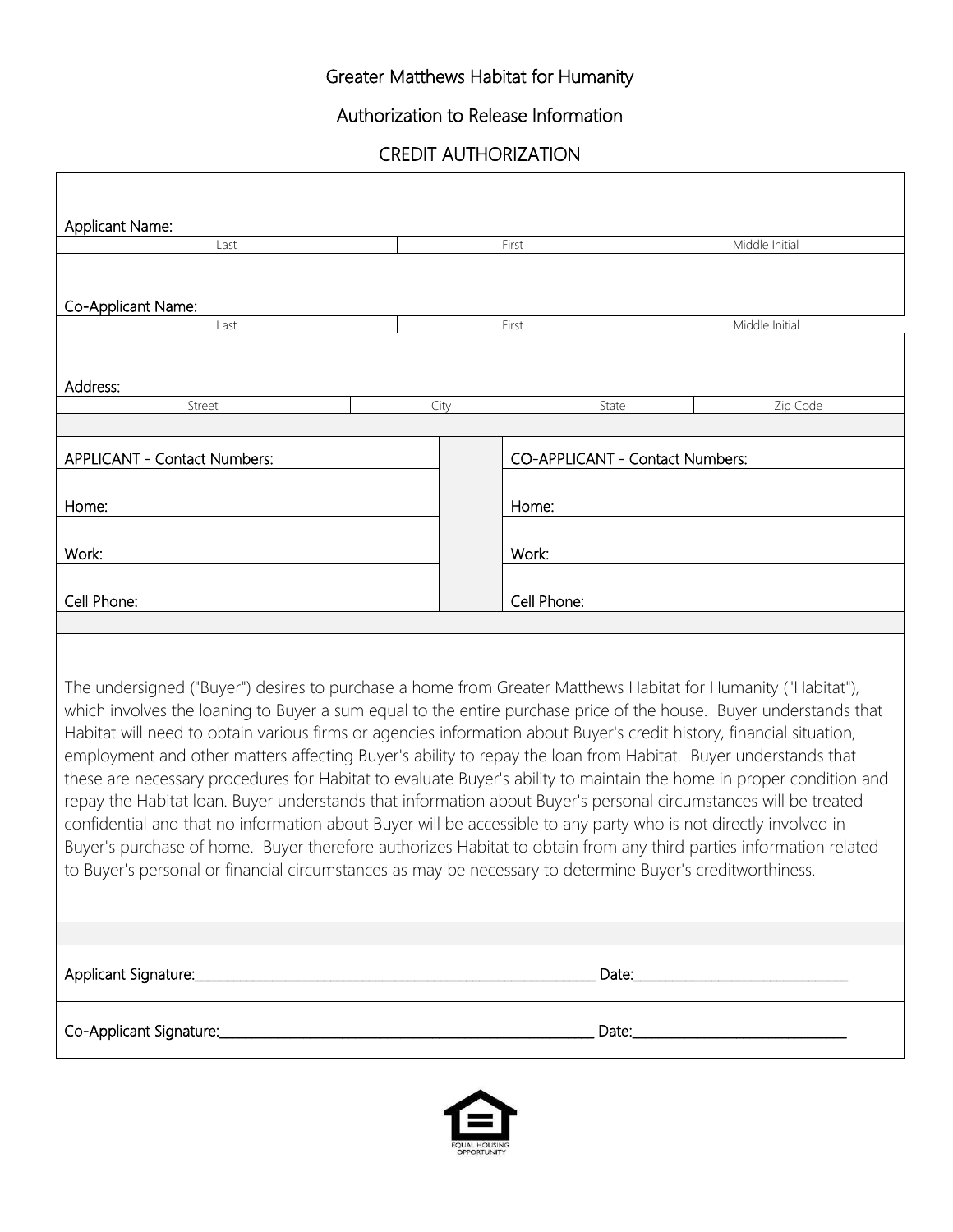## Greater Matthews Habitat for Humanity

# BACKGROUND AUTHORIZATION FORM

Please be advised that as part of our procedure for determining your eligibility to partner with Greater Matthews Habitat for Humanity ("Habitat"), we may obtain and consider criminal records, credit reports, driving records, consumer reports and other background checks regarding you. Since Habitat may use consumer reporting agencies to provide the company such reports, Habitat is providing you with this notice and authorization form in order to comply with the Fair Credit Reporting Act.

#### Authorization to Conduct and Consider Background Checks

I hereby authorize Habitat to obtain consumer reports and investigate consumer reports on me and to consider such reports when making decisions regarding my partnership with Habitat. Such reports may include, but are not limited to information regarding my criminal record, driving record, credit, employment history and performacne and other investigative reports. I understand that the agencies from which such reports may be sought may include, without limitation, criminal record search agencies, consumer information/credit bureaus and the like. I also understand that this authorization, in original or copy form authorizes Habitat to obtain and consider such reports rgearding me any time when considering my potential or continued engagement with Habitat, both now and in the future.

#### Certification of Information Submitted to Habitat

I acknowledge that I have read the information contained on this form carefully. I also certify that all of the information provided by me on the attached data sheet(s) and on my application submitted to Habitat (and any attachments to them) were and are true and complete to the best of my knowledge. I further understand that any omission to the fact or false or misleading information given on the data sheet(s) or on my application submitted to Habitat (and any attachments to them) may result in the withdrawal of my application and termination of my partnership with Habitat.

#### General Release

I also release Habitat and its officers, directors, employees, other agents and all other persons, employers, businesses, schools, consumer information agencies, record search firms and oher entities of and from any and all potential liability arising from inquiries by Habitat and its agents concerning the background checks described above and/or the complitation or use of such information and reports regarding me.

Print Name:

Signature: Date: